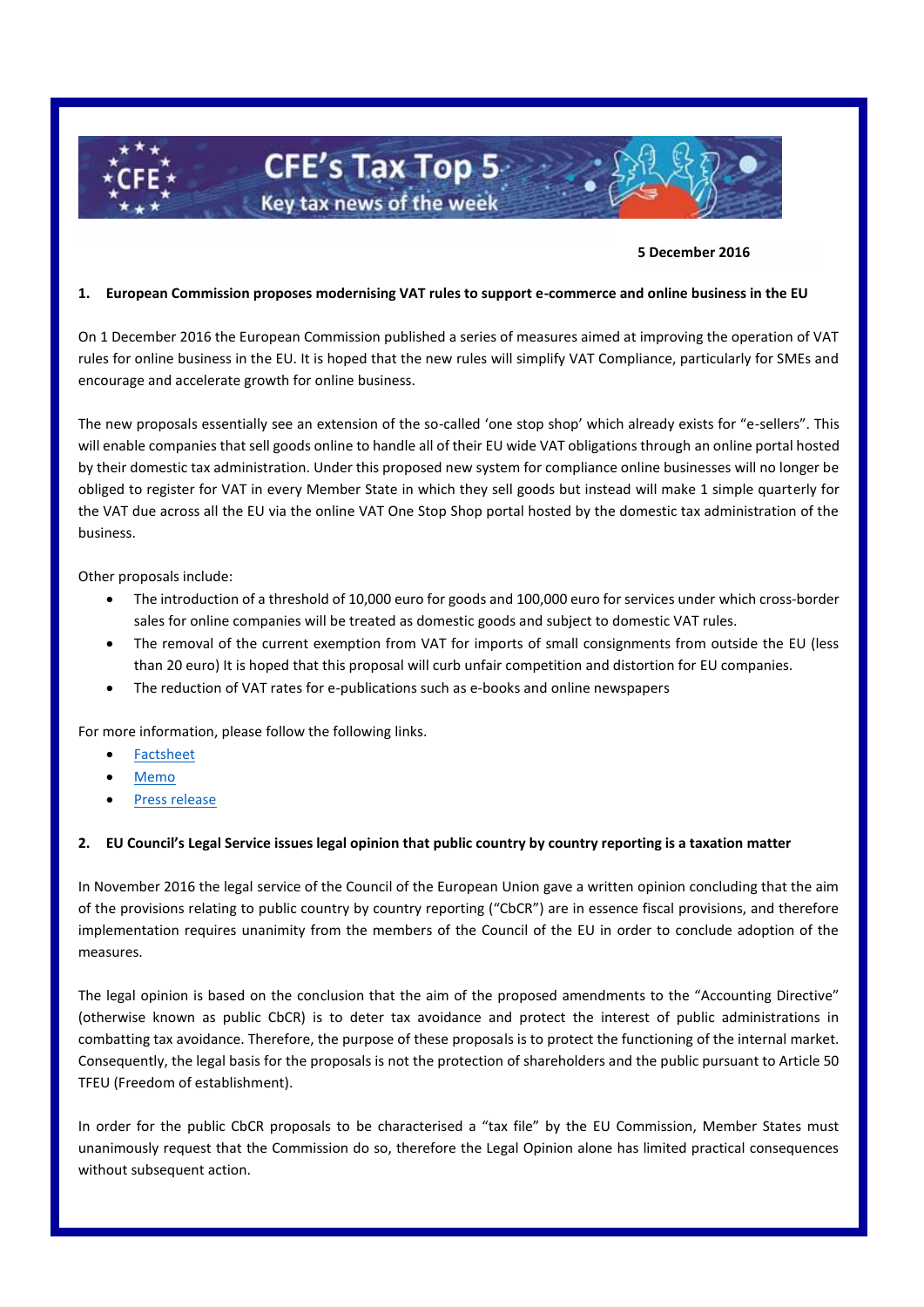In the event that the proposals are not characterised as a "tax file" but full implementation proceeds it is likely that the implementation would be successfully challenged before the EU Courts of Justice based on the Council's Legal Service written opinion.

As yet, member states are still assessing the situation.

## **3. European Commission publishes guidelines for a Model for European Taxpayers' Code**

Following a 2013 consultation, the European Commission has published guidelines for a Model for European Taxpayers' Code. The guidelines aim to ensure a balance between the rights and obligations of both taxpayers and tax administrations. It is based on best practices which aim to enhance cooperation, trust and confidence between tax administrations and taxpayers ensuring greater transparency on the rights and obligations of both parties. It also seeks to encourage an improved service orientated approach by tax administrations.

It is envisaged to be a model for the European taxpayers and Member States' tax administrations rather than a template to follow as a strict code or charter. It is a non-binding (soft-law) EU instrument.

The guidelines for a Model for European Taxpayers' Code are available at the following [Link](https://ec.europa.eu/taxation_customs/sites/taxation/files/guidelines_for_a_model_for_a_european_taxpayers_code_en.pdf)

# **4. The OECD releases further BEPS guidance on Country-by-Country reporting and country-specific information on implementation**

The Inclusive Framework on BEPS has today released two new documents to support the global implementation of Country-by-Country (CbC) reporting (BEPS Action 13).

The details on jurisdictions' legal frameworks for CbC reporting include the status of the legislation, first reporting periods, availability of surrogate filing and voluntary filing, and whether local filing can be required. This will be updated as Inclusive Framework members continue to finalise their legal frameworks.

The additional guidance also clarifies that jurisdictions have flexibility as to the time period required where a notification to the tax administration may be required to identify the reporting entity within a MNE Group (as provided in Article 3 of the Model Legislation in the Action 13 Report). This may be particularly relevant during the transition period where jurisdictions are still completing their implementation of CbC reporting, as MNE Groups may not yet have the necessary information to submit their notifications.

The guidance also confirms that jurisdictions may wish to consider other transitional relief for MNE Groups with respect to these notifications, which would also be consistent with the minimum standard.

For more information, follow thi[s link](http://www.oecd.org/tax/oecd-releases-further-beps-guidance-on-country-by-country-reporting-and-country-specific-information-on-implementation.htm)

## **5. European Court of Justice gives judgment in SECIL Case (Case C-464/14); Portugal must grant company at least partial tax deduction for dividends received from Tunisian or Lebanese subsidiaries**

The preliminary reference was made by the Lisbon tax court in a case involving a Portuguese tax resident company in receipt of dividend income from 2 third country subsidiaries in the 2009 tax year. This income was taxed in Portugal but did not receive any economic double taxation relief or mitigation. The taxpayer company brought proceedings against a refusal to apply a reverse charge of corporation tax relating to the 2009 tax year on the basis *inter alia* that it contravened Articles 49 and 63 TFEU and the EC-Tunisia Agreement and the EC-Lebanon Agreement.